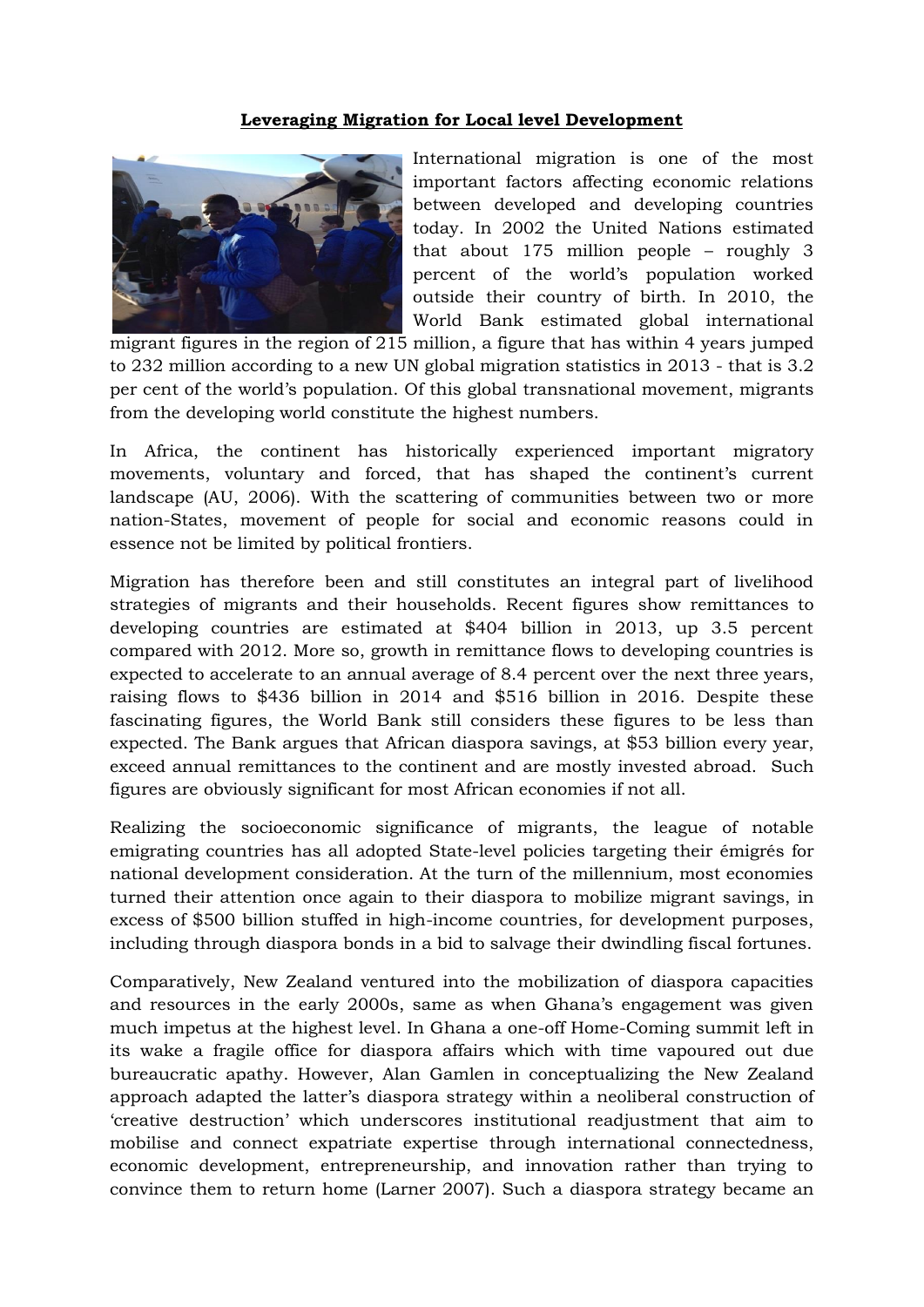integral part of a governmental imaginary in which entrepreneurial, globally networked, subjects create new possibilities for economic growth according to Larner (Ibid). The Kiwi Expats Association has with a seed donation of NZ\$100,000 from two philanthropists and Government financial and resource commitment, grown into an institutionalised trade promotion agency within most of their diplomatic missions abroad.

It is however imperative to note that diaspora engagement does not and should not stop at the national level. Post-colonial political discourse has proven that at the individual level, the primordial realm is given much precedence over the civic public in Africa. The dominance of ethnic Associations among the Ghanaian Diaspora is a manifestation of the inclination to engage at the local level where they still have family ties. Courting these investment catalysts with over \$500 billion savings in their host countries involves building strategic long-term alliance that is premised on winning their trust through targeted policies that aim to attract their input into national/local level policy formulations. Through such an approach, the decentralised structures of governments, particularly the Municipal and District Assemblies could be encouraged to establish diaspora offices that court diaspora investments for local development needs.

States and sometimes cities in India, China and the Mexico among others have created diaspora investment zones, similar to the Free Zones initiative in Ghana, with targeted policy incentives to attract their diaspora's entrepreneurial class. In the case of South Korea, instigating a reverse flow of their high-tech migrants in the US called for assurances of subsidised housing, duty-free import of machinery, and guarantees of good schools for returnees' children.

In the Ghanaian instance, it is significant to note that, though no conscious policy effort is made to hinder diaspora investment locally, the major challenge remains the latent consequences of some policy directives that are not malleable for 'good' reasons. Another pressing challenge to diaspora engagement for most governments of the global South is how to support institutions that do not drain scarce public funds and yet bring in financial resources, the evidence of which is manifested in references to the Ghanaian diaspora in Ghana's Poverty Reduction and Growth Strategy; financial remittance remains the only key reference.

However, as the Migration Policy Institute (MPI), a US-based think-tank has noted, governments need to be much more proactive if they are to reap concrete benefits from their diaspora. Thus, by fulfilling their responsibilities to citizens abroad and addressing their needs, as Gamlen (2007) noted, governments of sending countries can mobilise their diaspora's loyalties. After all "investment in Ghana and Africa pays", a returnee with Newmont Ghana observed. Members of a diaspora may be more willing than other investors to take on risks in their country of origin, but president of the Rwandan Diaspora network USA, Gaetan Gatete, argues "they are looking at what they can give, but also at what they can get in return". New Zealand's engagement with expatriates *should ultimately not depend on changing ambassadors or staff, it should be a policy…. if they want to get something back for it, they've got to put something in*, a KIWI expatriate observed.